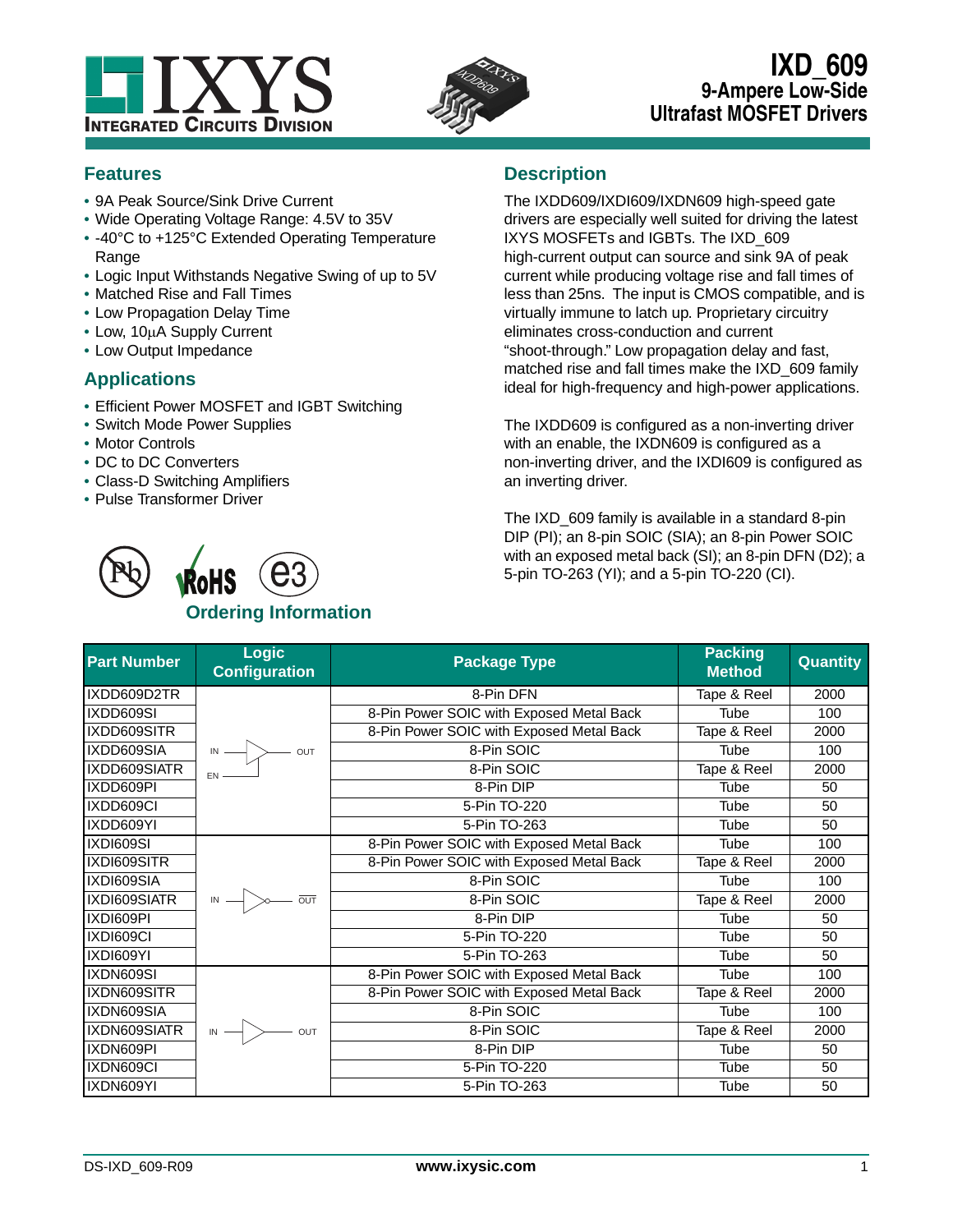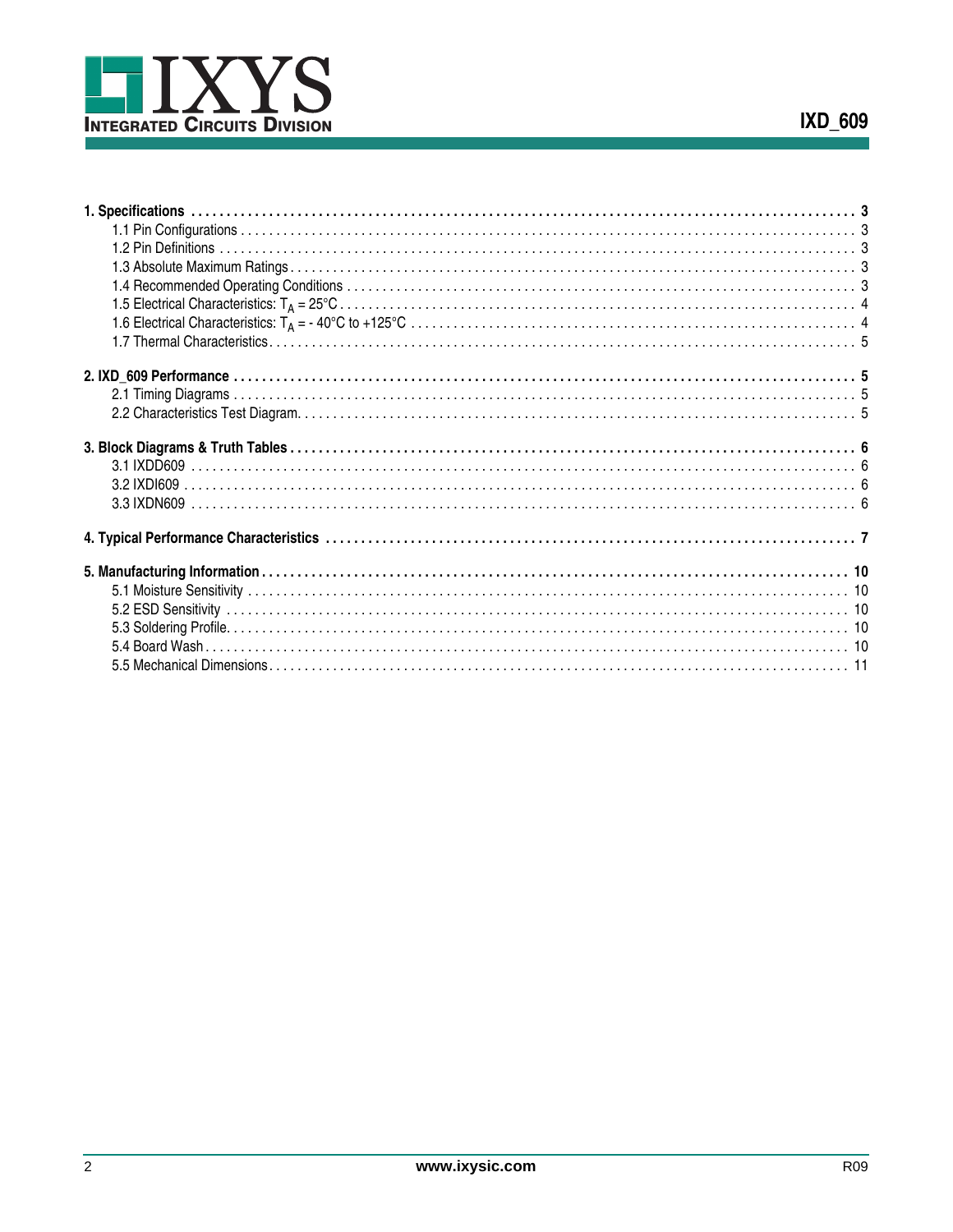# <span id="page-2-0"></span>**1 Specifications**

### <span id="page-2-1"></span>**1.1 Pin Configurations 1.2 Pin Definitions**

IXDD609 D2 / PI / SI / SIA





IXDI609 CI / YI

IXDD609 CI / YI

IXDI609 PI / SI / SIA







8

 $V_{cc}$ OUT OUT GND

5 6 7

 $|1|$ 

 $V_{cc}$ IN NC GND

4  $\sqrt{3}$ 2



<span id="page-2-2"></span>

| <b>Pin Name</b> | <b>Description</b>                                                                             |
|-----------------|------------------------------------------------------------------------------------------------|
| IN              | Logic Input                                                                                    |
| ΕN              | Output Enable - Drive pin low to disable output,<br>and force output to a high impedance state |
| OUT             | Output - Sources or sinks current to turn-on or<br>turn-off a discrete MOSFET or IGBT          |
| <b>OUT</b>      | Inverted Output - Sources or sinks current to<br>turn-on or turn-off a discrete MOSFET or IGBT |
| V <sub>CC</sub> | Supply Voltage - Provides power to the device                                                  |
| GND             | Ground - Common ground reference for the<br>device                                             |
| NC.             | Not connected                                                                                  |

### <span id="page-2-3"></span>**1.3 Absolute Maximum Ratings**

| Parameter             | <b>Symbol</b>       | <b>Minimum</b>           | <b>Maximum</b> | <b>Units</b> |
|-----------------------|---------------------|--------------------------|----------------|--------------|
| <b>Supply Voltage</b> | $V_{\rm CC}$        | $-0.3$                   | 40             |              |
| Input Voltage         | $V_{IN}$ , $V_{EN}$ | -5                       | $V_{CC}$ +0.3  |              |
| <b>Output Current</b> | <b>I</b> OUT        | $\overline{\phantom{0}}$ | ±9             | A            |
| Junction Temperature  |                     | -55                      | $+150$         | °C           |
| Storage Temperature   | l stg               | -65                      | $+150$         | °C           |

Unless stated otherwise, absolute maximum electrical ratings are at 25°C

*Absolute maximum ratings are stress ratings. Stresses in excess of these ratings can cause permanent damage to the device. Functional operation of the device at conditions beyond those indicated in the operational sections of this data sheet is not implied.* 

### <span id="page-2-4"></span>**1.4 Recommended Operating Conditions**

| <b>Parameter</b>                   | <b>Symbol</b> | Range           | <b>Units</b> |
|------------------------------------|---------------|-----------------|--------------|
| <b>Supply Voltage</b>              | ∨сс           | 4.5 to 35       |              |
| <b>Operating Temperature Range</b> | 'A            | $-40$ to $+125$ | $\sim$       |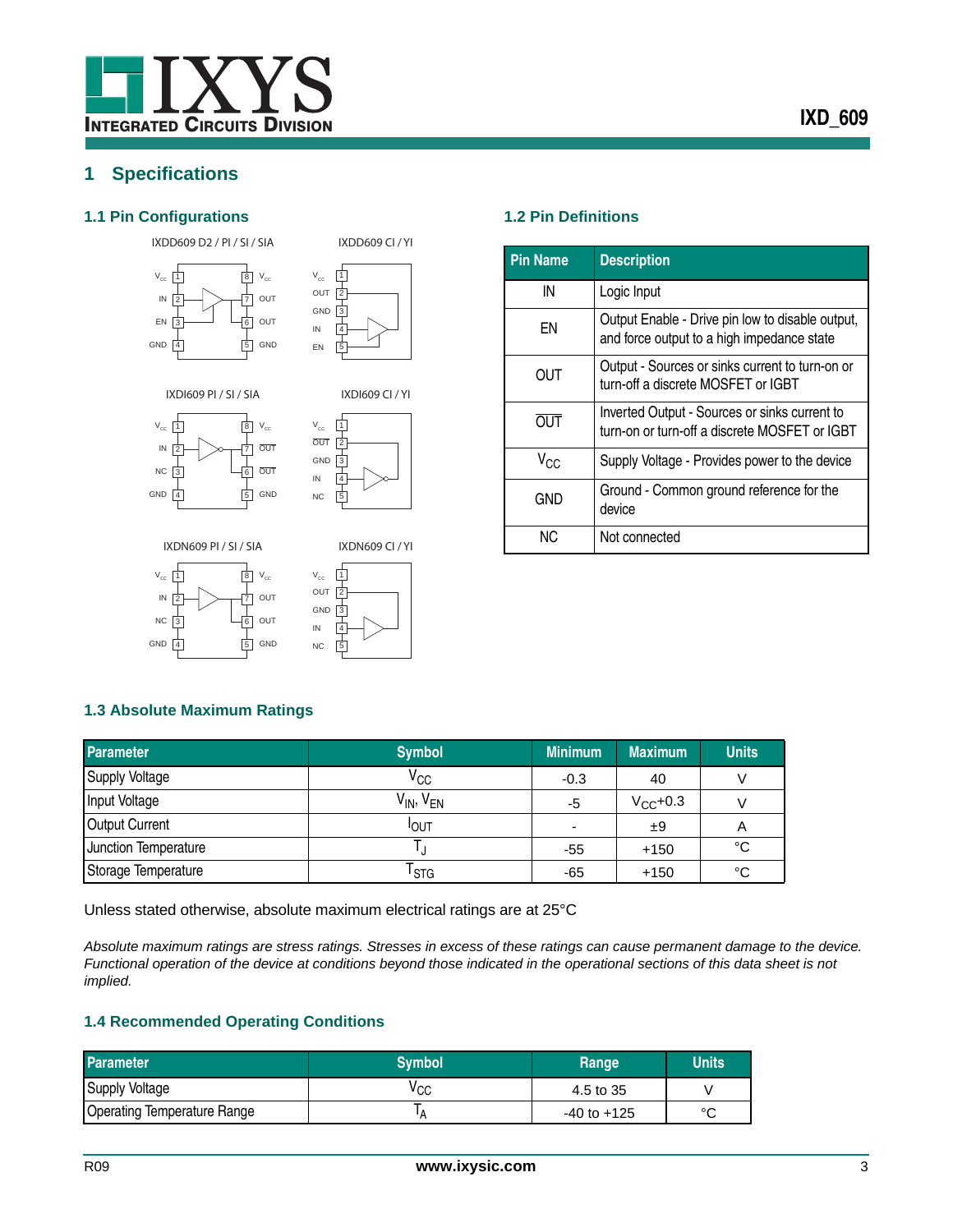

# <span id="page-3-0"></span>**1.5 Electrical Characteristics: T<sub>A</sub> = 25°C**

Test Conditions:  $4.5V \leq V_{CC} \leq 35V$  (unless otherwise noted).

| <b>Parameter</b>                                             | <b>Conditions</b>                       | <b>Symbol</b>       | <b>Minimum</b>           | <b>Typical</b> | <b>Maximum</b>           | <b>Units</b> |
|--------------------------------------------------------------|-----------------------------------------|---------------------|--------------------------|----------------|--------------------------|--------------|
| Input Voltage, High                                          | $4.5V \leq V_{CC} \leq 18V$             | V <sub>IH</sub>     | 3.0                      |                | $\overline{\phantom{a}}$ | V            |
| Input Voltage, Low                                           | $4.5V \leq V_{CC} \leq 18V$             | $V_{IL}$            |                          |                | 0.8                      |              |
| Input Current                                                | $0V \leq V_{IN} \leq V_{CC}$            | $I_{IN}$            |                          |                | ±10                      | μA           |
| EN Input Voltage, High                                       | IXDD609 only                            | V <sub>ENH</sub>    | $2/3V_{CC}$              |                | $\overline{\phantom{a}}$ | $\vee$       |
| EN Input Voltage, Low                                        | IXDD609 only                            | V <sub>ENL</sub>    |                          |                | $1/3V_{\rm CC}$          |              |
| Output Voltage, High                                         |                                         | $V_{OH}$            | $V_{CC}$ -0.025          | $\overline{a}$ | $\overline{\phantom{a}}$ | $\vee$       |
| Output Voltage, Low                                          |                                         | $V_{OL}$            |                          |                | 0.025                    |              |
| Output Resistance, High State                                | $V_{CC}$ =18V, $I_{OUT}$ =-100mA        | $R_{OH}$            | $\blacksquare$           | 0.6            | 1                        | $\Omega$     |
| Output Resistance, Low State                                 | $V_{CC}$ =18V, $I_{OUT}$ =100mA         | $R_{OL}$            | $\blacksquare$           | 0.4            | 0.8                      |              |
| Output Current, Continuous                                   | Limited by package power<br>dissipation | $I_{DC}$            |                          |                | ±2                       | A            |
| <b>Rise Time</b>                                             | $V_{CC}$ =18V, $C_{LOAD}$ =10nF         | $t_{r}$             | $\blacksquare$           | 22             | 35                       |              |
| Fall Time                                                    | $V_{CC}$ =18V, $C_{LOAD}$ =10nF         | $t_f$               | $\blacksquare$           | 15             | 25                       |              |
| On-Time Propagation Delay                                    | $V_{CC}$ =18V, $C_{LOAD}$ =10nF         | t <sub>ondly</sub>  | $\blacksquare$           | 40             | 60                       |              |
| Off-Time Propagation Delay                                   | $V_{CC}$ =18V, $C_{LOAD}$ =10nF         | t <sub>offdly</sub> | $\blacksquare$           | 42             | 60                       | ns           |
| Enable to Output-High Delay Time<br>(IXDD609 Only)           | $V_{CC} = 18V$                          | <sup>t</sup> ENOH   |                          | 25             | 60                       |              |
| Disable to High Impedance State Delay Time<br>(IXDD609 Only) | $V_{CC} = 18V$                          | t <sub>DOI D</sub>  | $\overline{\phantom{a}}$ | 35             | 60                       |              |
| Enable Pull-Up Resistor                                      |                                         | $R_{EN}$            | $\blacksquare$           | 200            | $\blacksquare$           | kΩ           |
|                                                              | $V_{CC}$ =18V, $V_{IN}$ =3.5V           |                     | $\overline{\phantom{a}}$ | 1              | $\overline{2}$           | mA           |
| Power Supply Current                                         | $V_{CC}$ =18V, $V_{IN}$ =0V             | $I_{\rm CC}$        | $\blacksquare$           | $<$ 1          | 10                       | μA           |
|                                                              | $V_{CC}$ =18V, $V_{IN}$ = $V_{CC}$      |                     | $\blacksquare$           | $<$ 1          | 10                       |              |

# <span id="page-3-1"></span>**1.6 Electrical Characteristics: T<sub>A</sub> = - 40°C to +125°C**

Test Conditions:  $4.5V \leq V_{CC} \leq 35V$  unless otherwise noted.

| <b>Parameter</b>                           | <b>Conditions</b>                              | <b>Symbol</b>       | <b>Minimum</b>  | <b>Maximum</b> | <b>Units</b>   |
|--------------------------------------------|------------------------------------------------|---------------------|-----------------|----------------|----------------|
| Input Voltage, High                        | $4.5V \leq V_{CC} \leq 18V$                    | V <sub>IH</sub>     | 3.3             |                | $\mathsf{V}$   |
| Input Voltage, Low                         | $4.5V \leq V_{CC} \leq 18V$                    | $V_{IL}$            |                 | 0.65           |                |
| Input Current                              | $0V \leq V_{IN} \leq V_{CC}$                   | <sup>I</sup> IN     |                 | ±10            | μA             |
| Output Voltage, High                       |                                                | $V_{OH}$            | $V_{CC}$ -0.025 |                | $\vee$         |
| Output Voltage, Low                        |                                                | $V_{OL}$            |                 | 0.025          |                |
| Output Resistance, High State              | V <sub>CC</sub> =18V, I <sub>OUT</sub> =-100mA | $R_{OH}$            |                 | 2              | $\Omega$       |
| Output Resistance, Low State               | $V_{CC}$ =18V, $I_{OUT}$ =100mA                | $R_{OL}$            |                 | 1.5            |                |
| Output Current, Continuous                 | Limited by package power<br>dissipation        | $I_{DC}$            |                 | ±1             | $\overline{A}$ |
| <b>Rise Time</b>                           | $V_{CC}$ =18V, $C_{LOAD}$ =10nF                | $t_{r}$             |                 | 40             |                |
| Fall Time                                  | $V_{CC}$ =18V, $C_{LOAD}$ =10nF                | t <sub>f</sub>      |                 | 30             |                |
| On-Time Propagation Delay                  | $V_{CC}$ =18V, $C_{LOAD}$ =10nF                | t <sub>ondly</sub>  |                 | 75             |                |
| Off-Time Propagation Delay                 | $V_{CC}$ =18V, $C_{LOAD}$ =10nF                | t <sub>offdly</sub> |                 | 75             | ns             |
| Enable to Output-High Delay Time           | IXDD609 only, V <sub>CC</sub> =18V             | <sup>t</sup> ENOH   |                 | 75             |                |
| Disable to High Impedance State Delay Time | IXDD609 only, $V_{CC}$ =18V                    | t <sub>DOLD</sub>   |                 | 75             |                |
|                                            | $V_{CC}$ =18V, V <sub>IN</sub> =3.5V           |                     |                 | 2.5            | mA             |
| Power Supply Current                       | $V_{CC}$ =18V, $V_{IN}$ =0V                    | $I_{\rm CC}$        |                 | 150            |                |
|                                            | $V_{CC}$ =18V, $V_{IN}$ = $V_{CC}$             |                     |                 | 150            | μA             |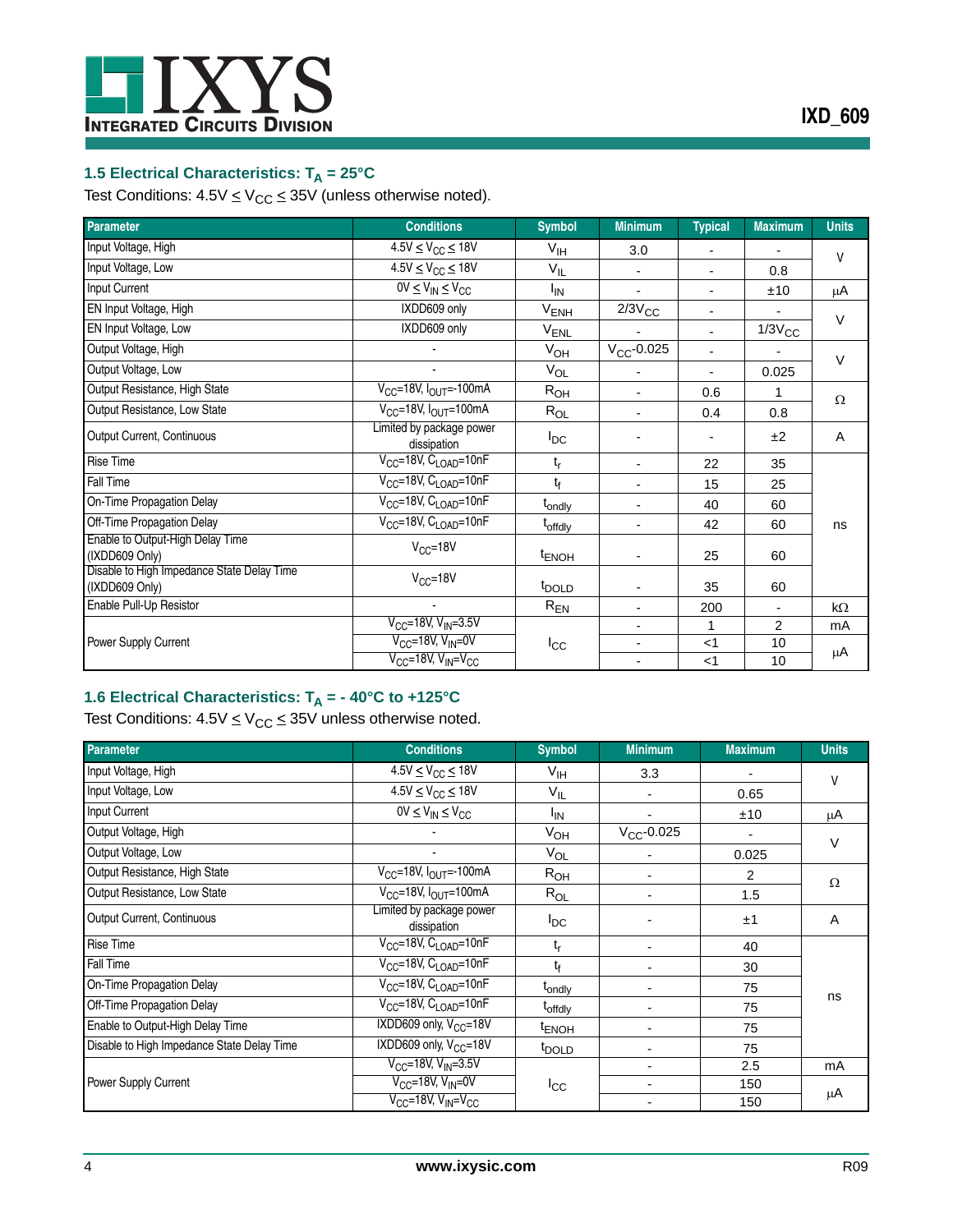

### <span id="page-4-0"></span>**1.7 Thermal Characteristics**

| <b>Package</b>             | <b>Parameter</b>                       | <b>Symbol</b>        | Rating | <b>Units</b> |
|----------------------------|----------------------------------------|----------------------|--------|--------------|
| D <sub>2</sub> (8-Pin DFN) |                                        | $\theta_{JA}$        | 35     | °C/W         |
| CI (5-Pin TO-220)          |                                        |                      | 36     |              |
| PI (8-Pin DIP)             | Thermal Impedance, Junction-to-Ambient |                      | 125    |              |
| SI (8-Pin Power SOIC)      |                                        |                      | 85     |              |
| SIA (8-Pin SOIC)           |                                        |                      | 120    |              |
| YI (5-Pin TO-263)          |                                        |                      | 46     |              |
| CI (5-Pin TO-220)          |                                        |                      | 3      |              |
| SI (8-Pin Power SOIC)      | Thermal Impedance, Junction-to-Case    | $\theta_{\text{JC}}$ | 10     | °C/W         |
| YI (5-Pin TO-263)          |                                        |                      | 2      |              |

# <span id="page-4-1"></span>**2 IXD\_609 Performance**

# <span id="page-4-2"></span>**2.1 Timing Diagrams**





# <span id="page-4-3"></span>**2.2 Characteristics Test Diagram**

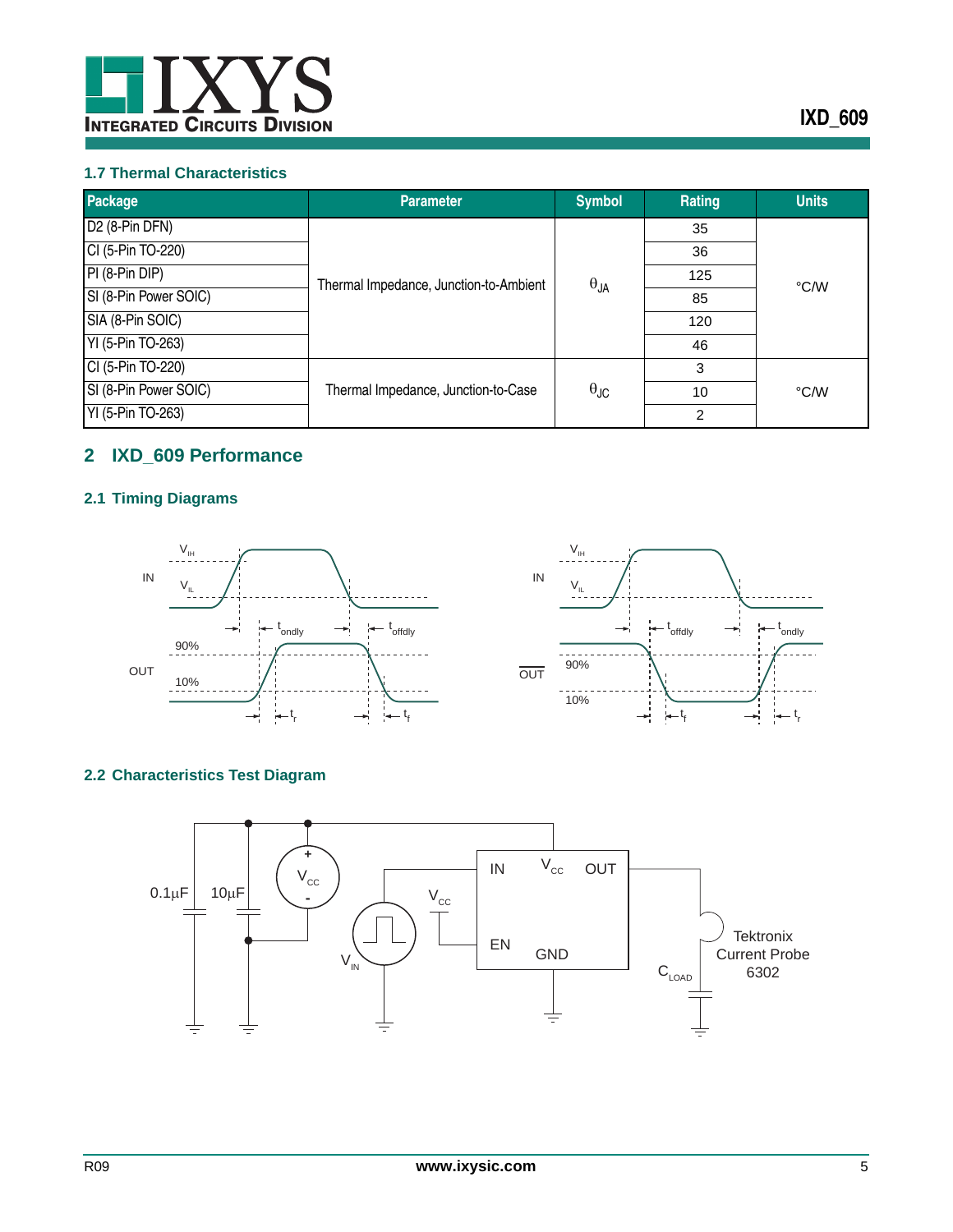

# <span id="page-5-0"></span>**3 Block Diagrams & Truth Tables**

# <span id="page-5-1"></span>**3.1 IXDD609**



| EN        | <b>OUT</b> |
|-----------|------------|
| 1 or open |            |
| 1 or open |            |
|           |            |

### <span id="page-5-2"></span>**3.2 IXDI609**



| IN | <b>OUT</b> |
|----|------------|
|    |            |
|    | 0          |

### <span id="page-5-3"></span>**3.3 IXDN609**



| <b>OUT</b> |
|------------|
| ∩          |
|            |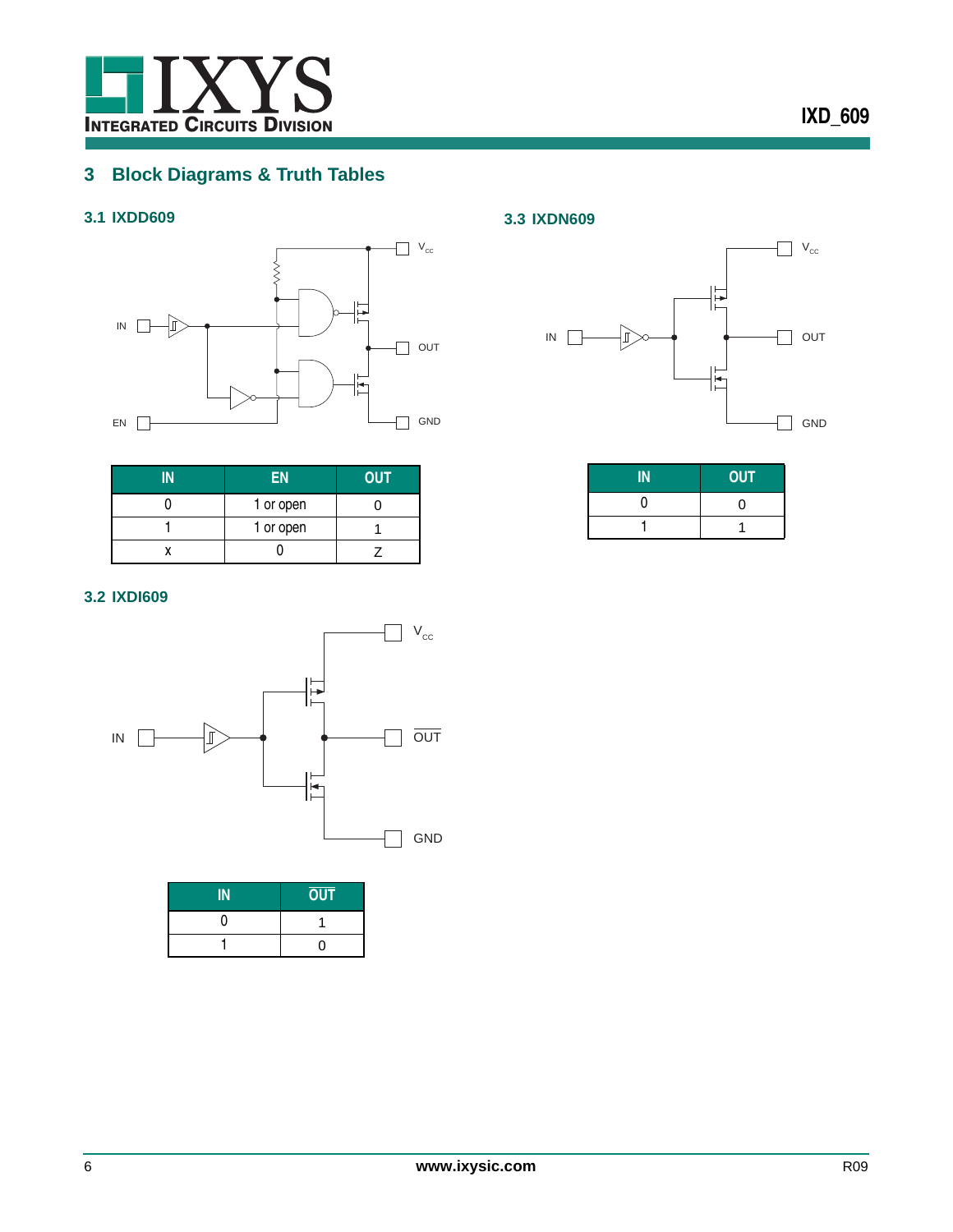

# <span id="page-6-0"></span>**4 Typical Performance Characteristics**

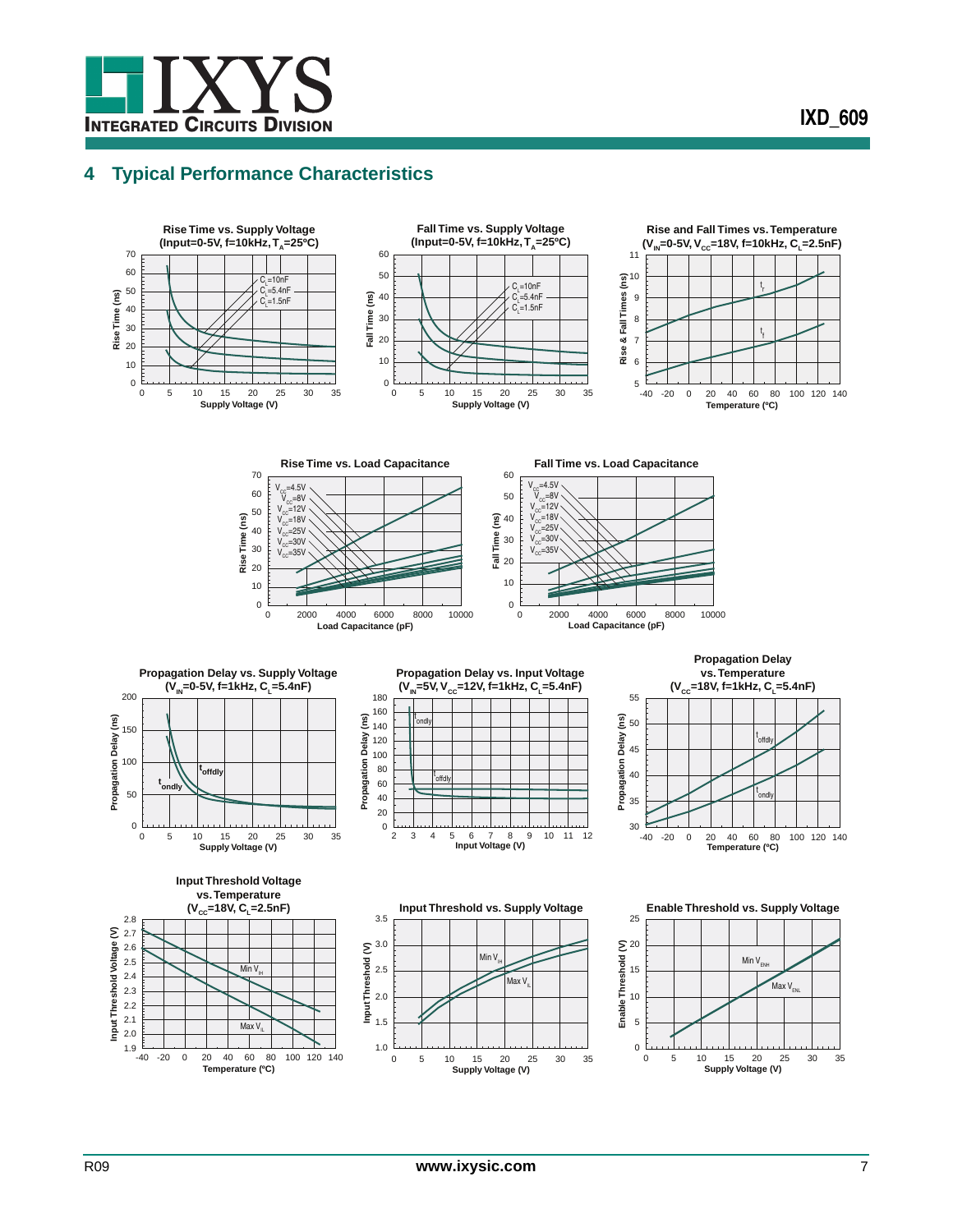

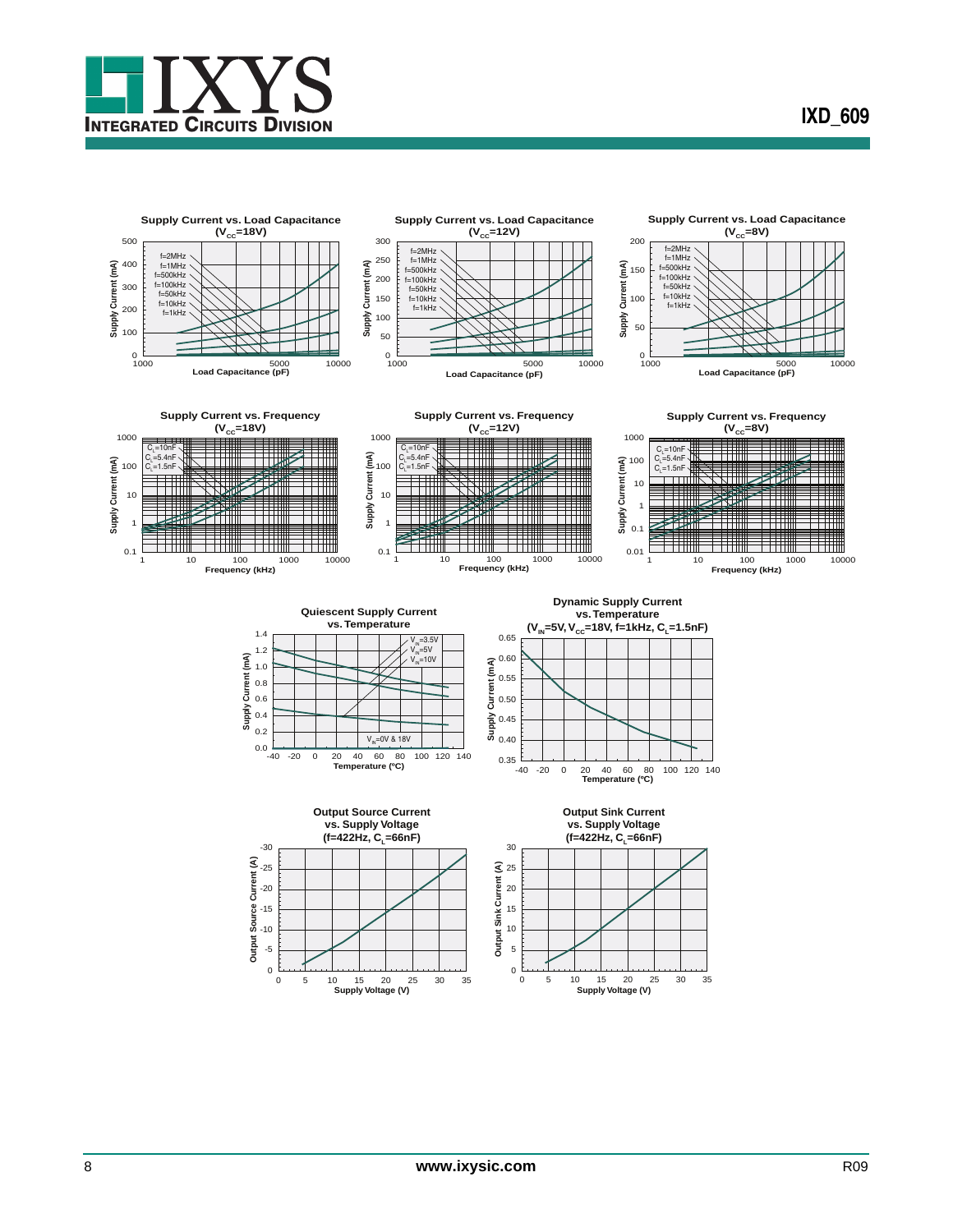

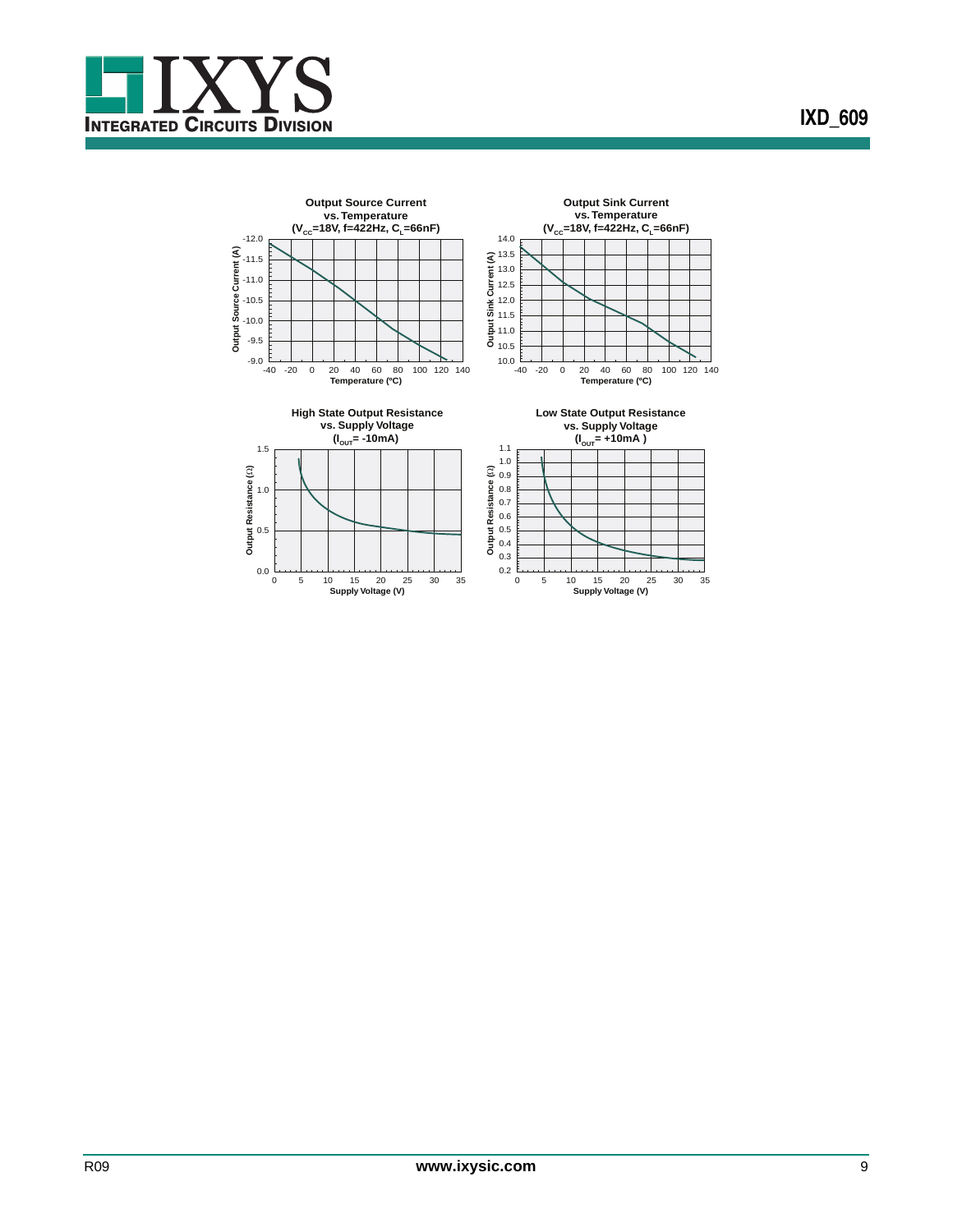

## <span id="page-9-0"></span>**5 Manufacturing Information**

### <span id="page-9-1"></span>**5.1 Moisture Sensitivity**



All plastic encapsulated semiconductor packages are susceptible to moisture ingression. IXYS Integrated Circuits Division classifies its plastic encapsulated devices for moisture sensitivity according to the latest version of the joint industry standard, **IPC/JEDEC J-STD-020**, in force at the time of product evaluation. We test all of our products to the maximum conditions set forth in the standard, and guarantee proper operation of our devices when handled according to the limitations and information in that standard as well as to any

limitations set forth in the information or standards referenced below.

Failure to adhere to the warnings or limitations as established by the listed specifications could result in reduced product performance, reduction of operable life, and/or reduction of overall reliability.

This product carries a **Moisture Sensitivity Level (MSL)** classification as shown below, and should be handled according to the requirements of the latest version of the joint industry standard **IPC/JEDEC J-STD-033**.

| <b>Device</b>                         | <b>Moisture Sensitivity Level (MSL) Classification</b> |
|---------------------------------------|--------------------------------------------------------|
| IXD 609 All Versions except IXD 609YI | MSL                                                    |
| <b>IXD 609YI</b>                      | MSL <sub>3</sub>                                       |

### <span id="page-9-2"></span>**5.2 ESD Sensitivity**



This product is **ESD Sensitive**, and should be handled according to the industry standard **JESD-625**.

### <span id="page-9-3"></span>**5.3 Soldering Profile**

Provided in the table below is the Classification Temperature  $(T<sub>C</sub>)$  of this product and the maximum dwell time the body temperature of this device may be  $(T<sub>C</sub> - 5)$ <sup>o</sup>C or greater. The classification temperature sets the Maximum Body Temperature allowed for this device during lead-free reflow processes. For through-hole devices, and any other processes, the guidelines of J-STD-020 must be observed.

| <b>Device</b>                      | Classification Temperature $(T_C)$ | Dwell Time $(t_n)$ | <b>Maximum Cycles</b> |
|------------------------------------|------------------------------------|--------------------|-----------------------|
| IXD 609CI                          | 245°C for 30 seconds               | 30 seconds         |                       |
| IXD 609YI                          | 245°C for 30 seconds               | 30 seconds         |                       |
| IXD 609PI                          | 250°C for 30 seconds               | 30 seconds         |                       |
| IXD_609SI / IXD_609SIA / IXD_609D2 | 260°C for 30 seconds               | 30 seconds         |                       |

### <span id="page-9-4"></span>**5.4 Board Wash**

IXYS Integrated Circuits Division recommends the use of no-clean flux formulations. Board washing to reduce or remove flux residue following the solder reflow process is acceptable provided proper precautions are taken to prevent damage to the device. These precautions include but are not limited to: using a low pressure wash and providing a follow up bake cycle sufficient to remove any moisture trapped within the device due to the washing process. Due to the variability of the wash parameters used to clean the board, determination of the bake temperature and duration necessary to remove the moisture trapped within the package is the responsibility of the user (assembler). Cleaning or drying methods that employ ultrasonic energy may damage the device and should not be used. Additionally, the device must not be exposed to flux or solvents that are Chlorine- or Fluorine-based.

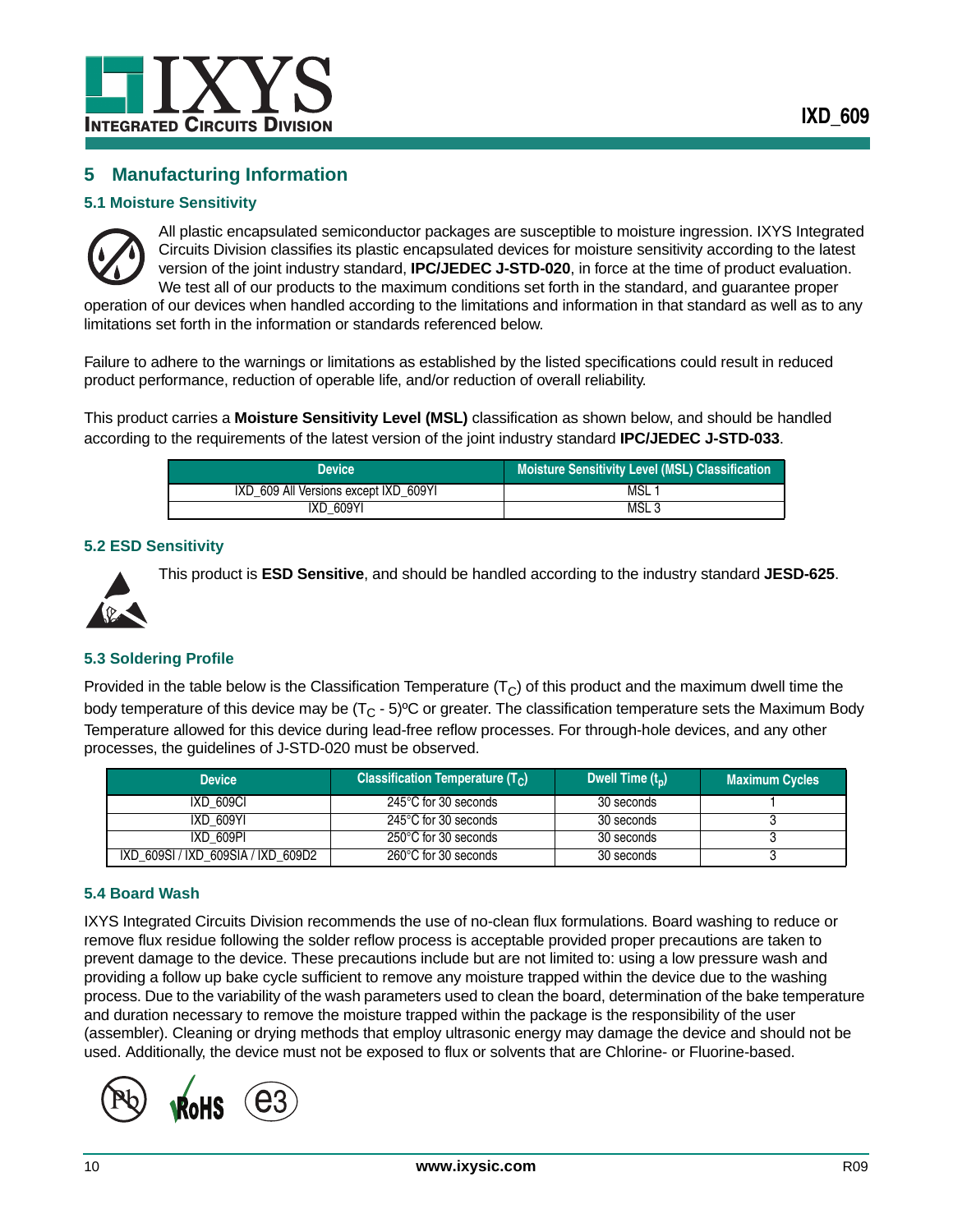

<span id="page-10-0"></span>5.5.1 SIA (8-Pin SOIC)



2. All dimensions are in mm (inches).<br>
2. All dimensions are in mm (inches).<br>
3. This package conforms to JEDEC Standard MS-012, variation AA, Rev. F.

3. This package conforms to JEDEC Standard MS-012, variation AA, Rev. F.<br>公 Dimension does not include mold flash, protrusions, or gate burrs. Mold flash, protrusions, or gate burrs shall not exceed 0.15mm per end.<br>公 Dimens





6. The exposed metal pad on the back of the package should be connected to GND. It is not suitable for carrying current.

7. Lead thickness includes plating.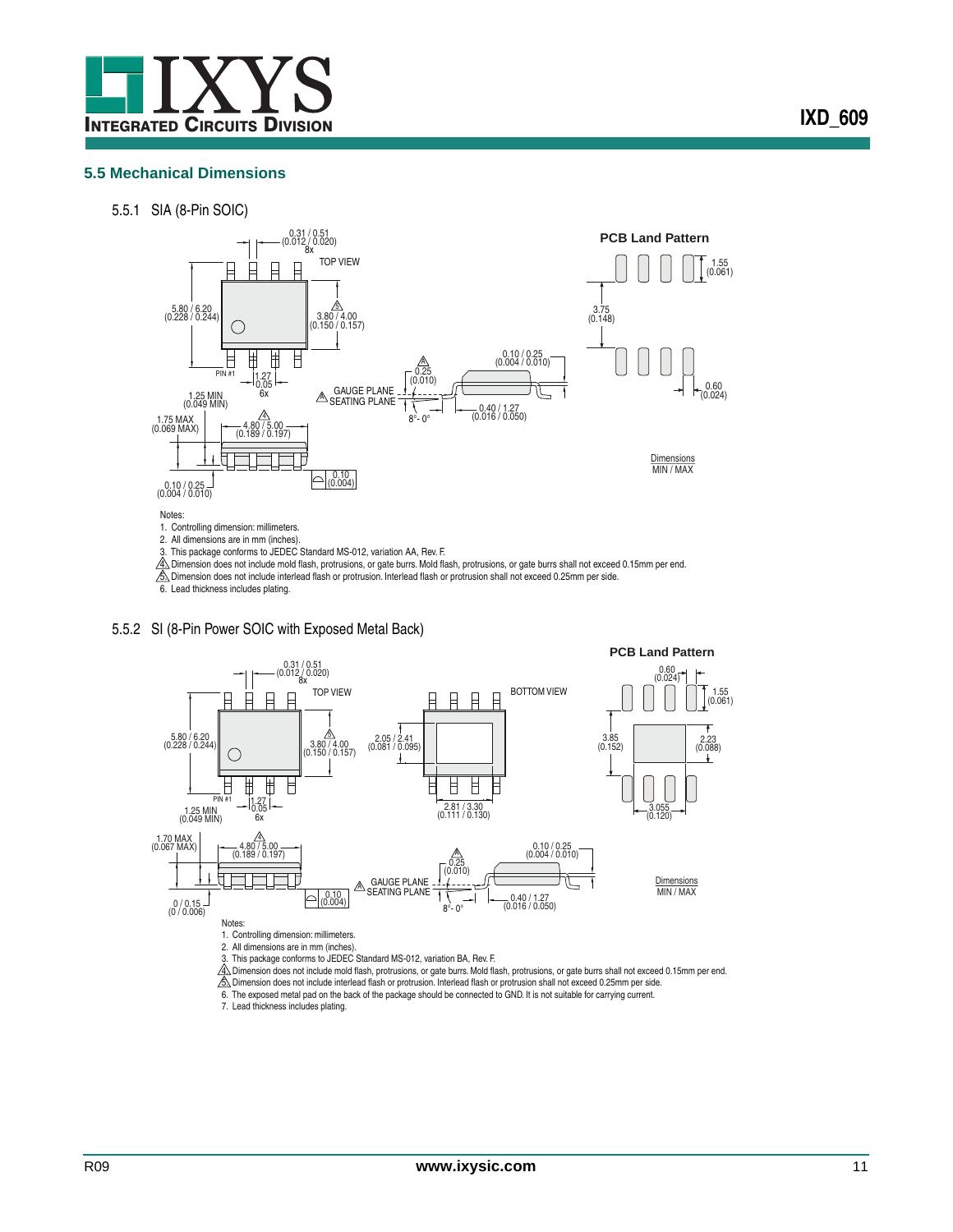

### 5.5.3 Tape & Reel Information for SI and SIA Packages



5.5.4 YI (5-Pin TO-263)

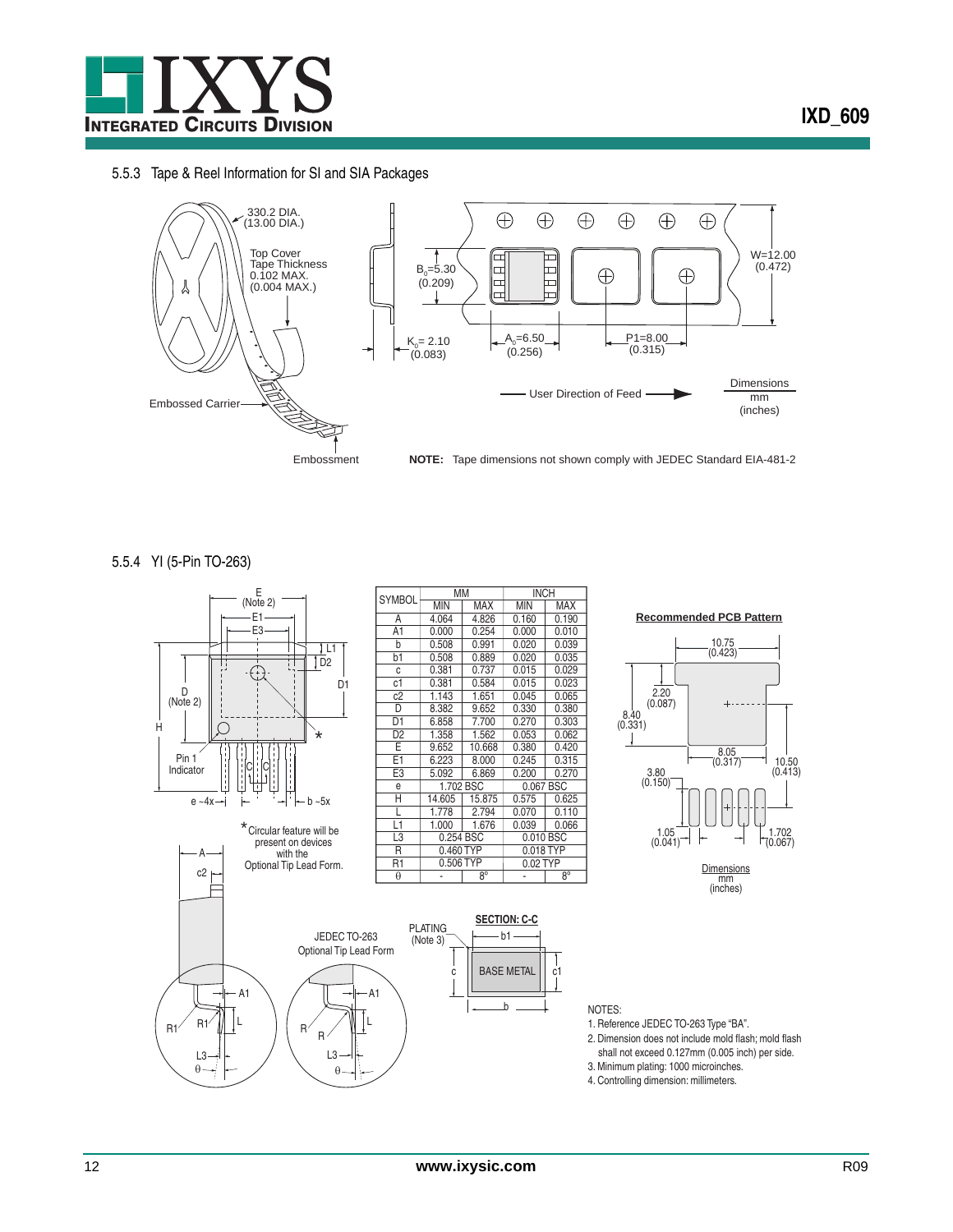

#### 5.5.5 PI (8-Pin DIP)



5.5.6 CI (5-Pin TO-220)